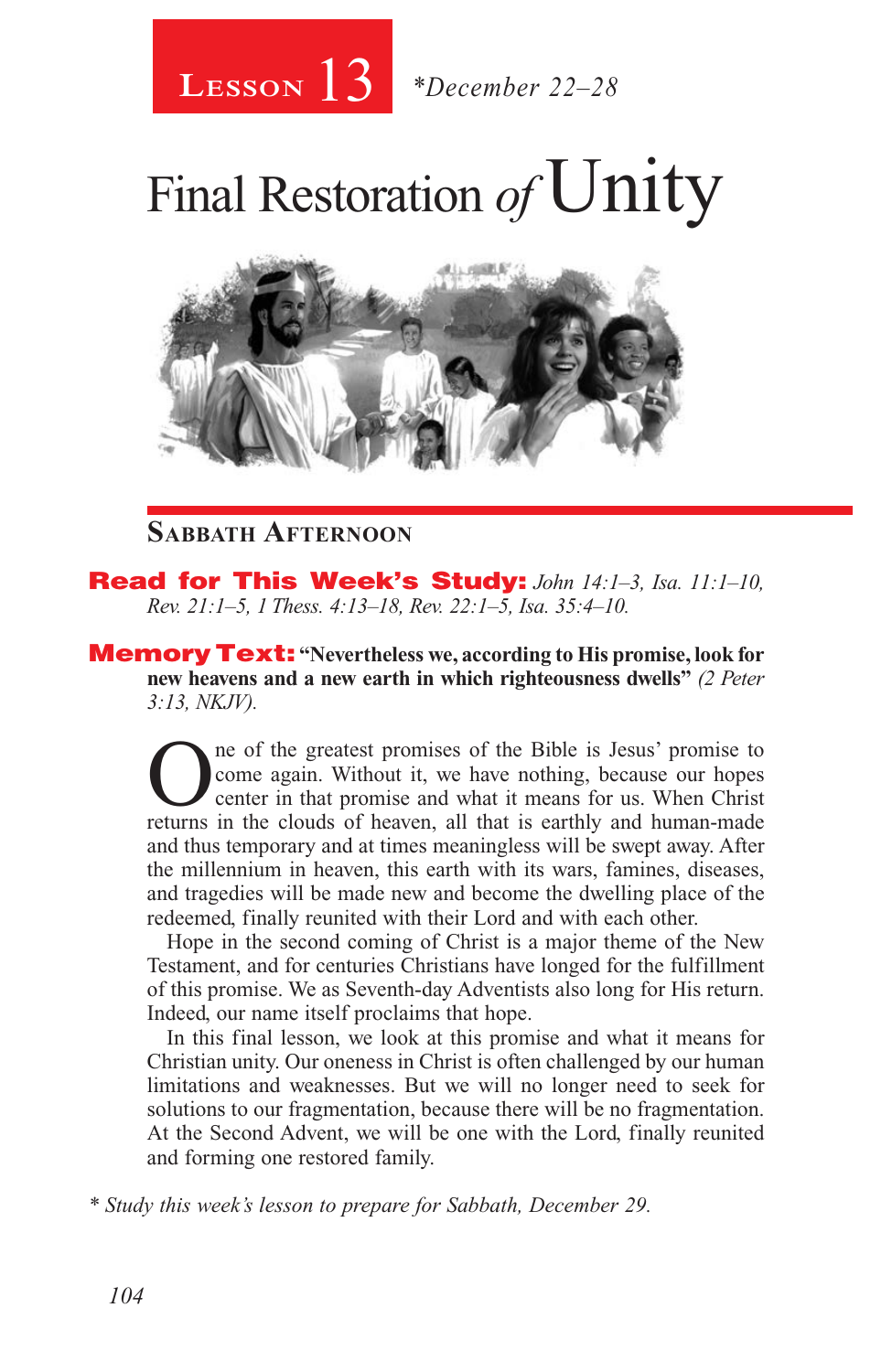## **The Certainty of Christ's Return**

**John** 14:1–3 is the best-known promise of Jesus' second coming. What **does this promise tell you about the kind of life the redeemed will live on the new earth?** 

\_\_\_\_\_\_\_\_\_\_\_\_\_\_\_\_\_\_\_\_\_\_\_\_\_\_\_\_\_\_\_\_\_\_\_\_\_\_\_\_\_\_\_\_\_\_\_\_\_\_\_\_\_\_

\_\_\_\_\_\_\_\_\_\_\_\_\_\_\_\_\_\_\_\_\_\_\_\_\_\_\_\_\_\_\_\_\_\_\_\_\_\_\_\_\_\_\_\_\_\_\_\_\_\_\_\_\_\_

\_\_\_\_\_\_\_\_\_\_\_\_\_\_\_\_\_\_\_\_\_\_\_\_\_\_\_\_\_\_\_\_\_\_\_\_\_\_\_\_\_\_\_\_\_\_\_\_\_\_\_\_\_\_

Early Christians considered Christ's return the "blessed hope" *(Titus 2:13, NKJV).* They expected all the prophecies and promises of Scripture to be fulfilled at the Second Advent, for it is the very goal of the Christian pilgrimage. All who love Christ look forward to the day they will be able to share face-to-face fellowship with Him. His words in those verses suggest a closeness and intimacy that we will share, not only with Jesus but with each other, as well.

Christians believe in this promise because the Bible assures us of its fulfillment. We have this assurance because we believe in the words of Jesus, "I will come again" *(John 14:3, NKJV).* Just as Christ's first coming was prophesied, so His second coming also is foretold, even in the Old Testament. Before the Flood, God told the patriarch Enoch that the Messiah's coming in glory would put an end to sin. He prophesied, " 'Behold, the Lord comes with ten thousands of His saints, to execute judgment on all, to convict all who are ungodly among them of all their ungodly deeds which they have committed in an ungodly way, and of all the harsh things which ungodly sinners have spoken against Him' " *(Jude 14, 15, NKJV).*

A thousand years before Jesus came to this earth, King David also prophesied of the Messiah's coming to gather God's people together. "Our God shall come, and shall not keep silent; a fire shall devour before Him, and it shall be very tempestuous all around Him. He shall call to the heavens from above, and to the earth, that He may judge His people: 'Gather My saints together to Me, those who have made a covenant with Me by sacrifice' " *(Ps. 50:3–5, NKJV).*

The second coming of Jesus is linked closely to His first advent. The prophecies that predicted His birth and ministry *(for example, Gen. 3:15; Mic. 5:2; Isa. 11:1; Dan. 9:25, 26)* are the foundation for our hope and trust in the promises about His second coming. Christ "has appeared to put away sin by the sacrifice of Himself. . . . So Christ was offered once to bear the sins of many. To those who eagerly wait for Him He will appear a second time, apart from sin, for salvation" *(Heb. 9:26, 28, NKJV).*

**What are ways that you can even now draw hope and comfort from the promise of the Second Coming?**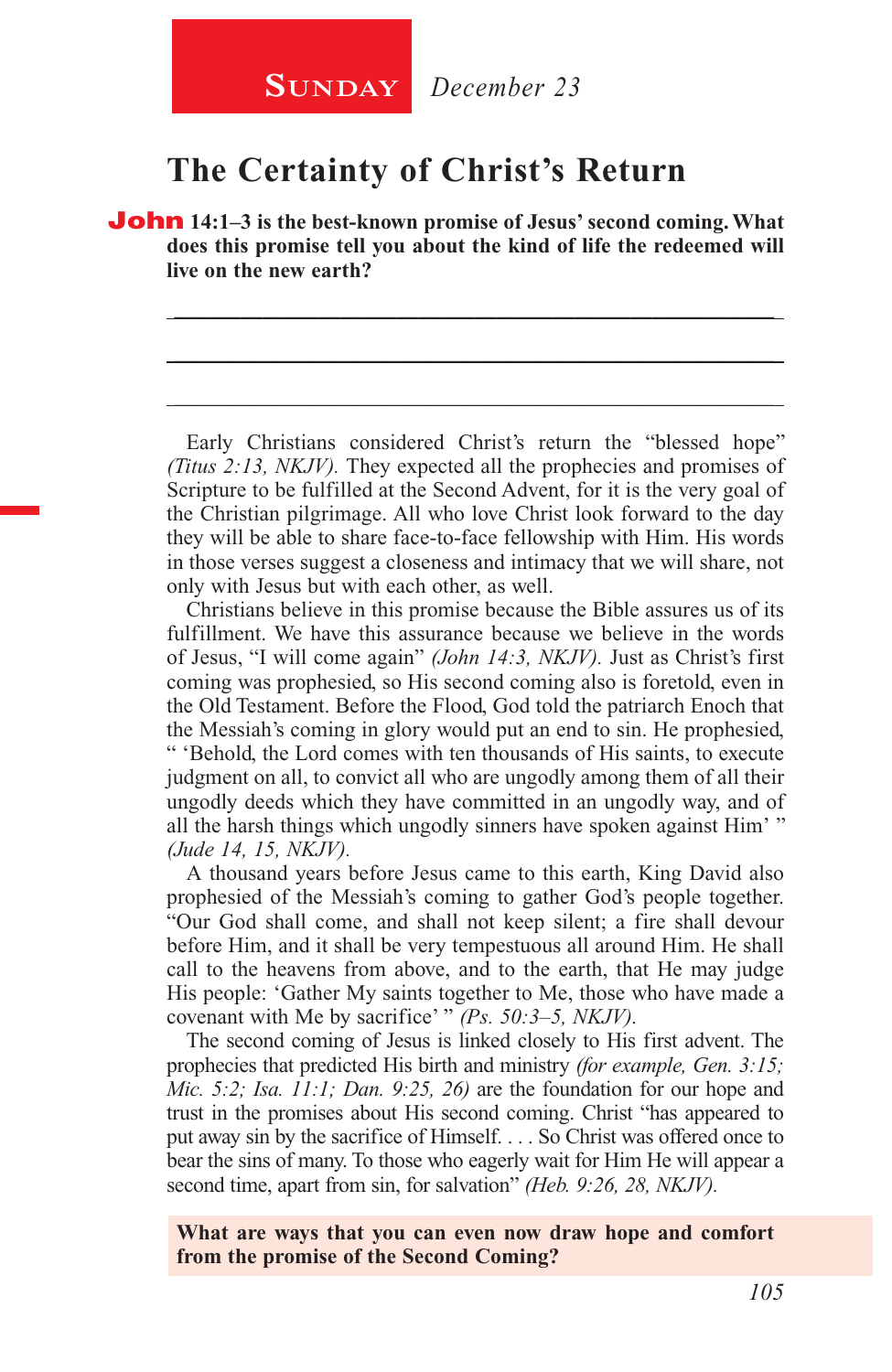## **The Promise of Restoration**

Read **Isaiah 11:1–10. What promise is given to Israel, and what does it say about the eternal dwelling place of the redeemed?**

\_\_\_\_\_\_\_\_\_\_\_\_\_\_\_\_\_\_\_\_\_\_\_\_\_\_\_\_\_\_\_\_\_\_\_\_\_\_\_\_\_\_\_\_\_\_\_\_\_\_\_\_\_\_

\_\_\_\_\_\_\_\_\_\_\_\_\_\_\_\_\_\_\_\_\_\_\_\_\_\_\_\_\_\_\_\_\_\_\_\_\_\_\_\_\_\_\_\_\_\_\_\_\_\_\_\_\_\_

\_\_\_\_\_\_\_\_\_\_\_\_\_\_\_\_\_\_\_\_\_\_\_\_\_\_\_\_\_\_\_\_\_\_\_\_\_\_\_\_\_\_\_\_\_\_\_\_\_\_\_\_\_\_

The Bible begins with the story of the Creation of the earth *(Genesis 1, 2).* It is a description of a beautiful and harmonious world entrusted to our first parents, Adam and Eve. A perfect world and home for the human race, whom God had created. The Bible's last two chapters also speak of God's creating a perfect and harmonious world for redeemed humanity *(Revelation 21, 22)*, but this time it is more accurate to say re-creation, the restoration of the earth from the ravages of sin.

In many places the Bible declares that this eternal home of the redeemed will be a real place, not an imagined fantasy or dream. The redeemed will be able to see, hear, smell, touch, and feel a new experience, a new life. The prophecy of Isaiah 11 is a beautiful passage foretelling the coming of the Messiah, who will create a new era. He will end all violence and usher in an eternal peace. The reign of God on this new earth will establish universal harmony.

\_\_\_\_\_\_\_\_\_\_\_\_\_\_\_\_\_\_\_\_\_\_\_\_\_\_\_\_\_\_\_\_\_\_\_\_\_\_\_\_\_\_\_\_\_\_\_\_\_\_\_\_\_\_

\_\_\_\_\_\_\_\_\_\_\_\_\_\_\_\_\_\_\_\_\_\_\_\_\_\_\_\_\_\_\_\_\_\_\_\_\_\_\_\_\_\_\_\_\_\_\_\_\_\_\_\_\_\_

## **Read** Revelation 21:1–5. What will disappear forever as a result of this **new harmony?**

Ellen White wrote of what awaits the redeemed:

**What are ways that we can understand even now the character of God? How does living in harmony and unity with others reveal something about the character and nature of God?**

<sup>&</sup>quot;As the years of eternity roll, they will bring richer and more glorious revelations of God and of Christ. As knowledge is progressive, so will love, reverence, and happiness increase. The more men learn of God, the greater will be their admiration of His character. As Jesus opens before them the riches of redemption and the amazing achievements in the great controversy with Satan, the hearts of the ransomed beat with a stronger devotion, and they sweep the harps of gold with a firmer hand: and ten thousand times ten thousand and thousands of thousands of voices unite to swell the mighty chorus of praise."—Ellen G. White, *The Story of Redemption*, pp. 432, 433.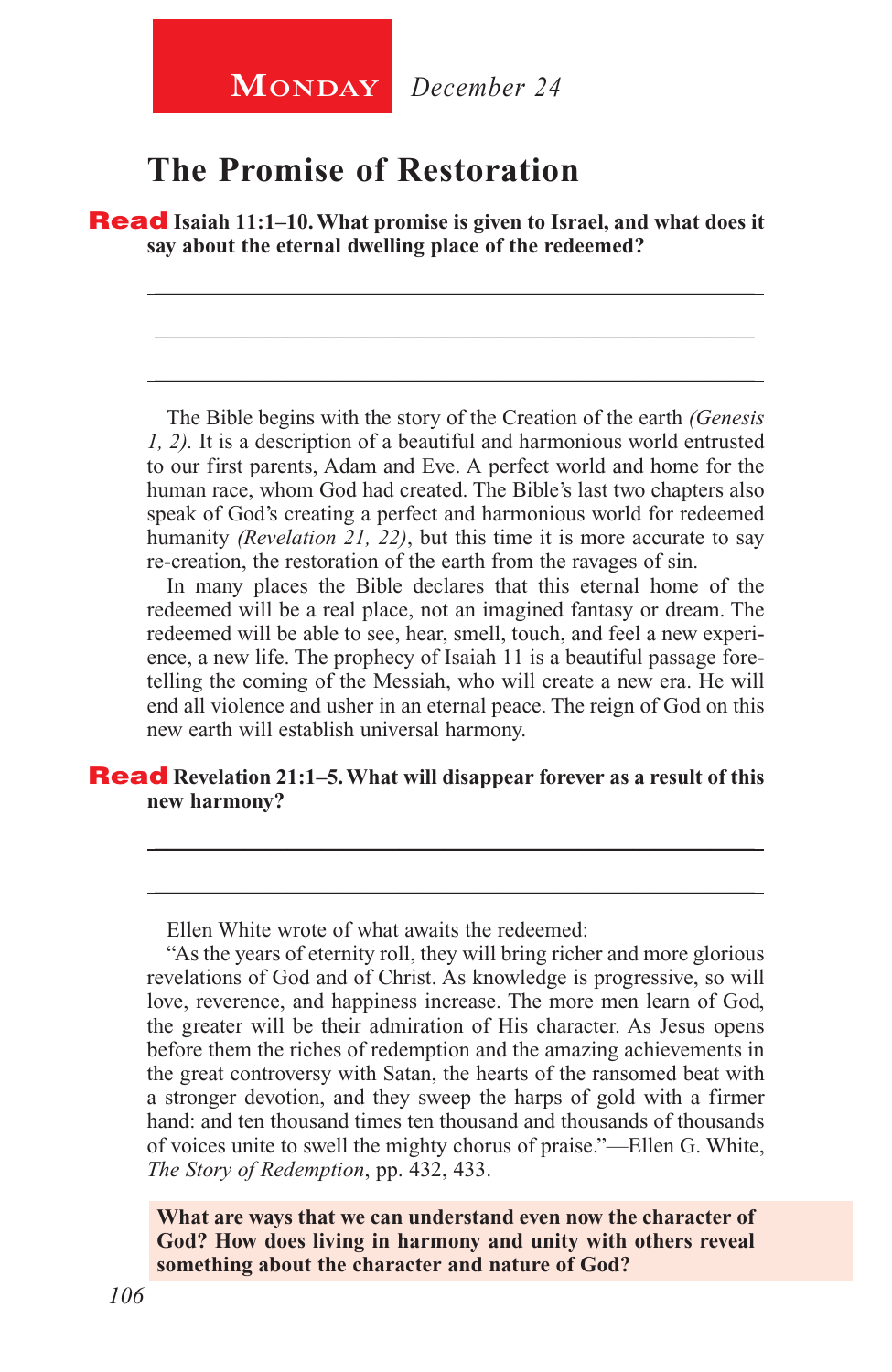## **Resurrection and Restored Relationships**

From the earliest days of the church the promise of Christ's return has, perhaps more than anything else, sustained the hearts of God's faithful people, especially during trials. Whatever their frightful struggles, whatever their inconsolable sorrows and pain, they had the hope of Christ's return and all the wonderful promises the Second Advent contains.

\_\_\_\_\_\_\_\_\_\_\_\_\_\_\_\_\_\_\_\_\_\_\_\_\_\_\_\_\_\_\_\_\_\_\_\_\_\_\_\_\_\_\_\_\_\_\_\_\_\_\_\_\_\_

\_\_\_\_\_\_\_\_\_\_\_\_\_\_\_\_\_\_\_\_\_\_\_\_\_\_\_\_\_\_\_\_\_\_\_\_\_\_\_\_\_\_\_\_\_\_\_\_\_\_\_\_\_\_

\_\_\_\_\_\_\_\_\_\_\_\_\_\_\_\_\_\_\_\_\_\_\_\_\_\_\_\_\_\_\_\_\_\_\_\_\_\_\_\_\_\_\_\_\_\_\_\_\_\_\_\_\_\_

**Read** 1 Thessalonians 4:13–18. What promises are included in this pas**sage? What does this say about the hope of restored relationships?**

Christ's second coming will affect all humanity in profound ways. An important aspect of the establishment of God's kingdom is the gathering of the elect. " 'And He will send His angels with a great sound of a trumpet, and they will gather together His elect from the four winds, from one end of heaven to the other' " *(Matt. 24:31, NKJV).* At the moment of this gathering, the righteous dead will be resurrected and receive immortality *(1 Cor. 15:52, 53).* "The dead in Christ will rise first" *(1 Thess. 4:16, NKJV).* This is the moment we all have been waiting for. The resurrected ones will reunite with those who have been longing for their presence and love. This is how Paul exults at this event: " 'O Death, where is your sting? O Hades, where is your victory?' " *(1 Cor. 15:55, NKJV).*

It is not the diseased, aged, disfigured bodies that went down into the grave that come up in the resurrection, but new, immortal, perfect bodies, no longer marked by the sin that caused their decay. The resurrected saints experience the completion of Christ's work of restoration, reflecting the perfect image of God intended at Creation *(Gen. 1:26, 1 Cor. 15:46–49).*

At the moment of Jesus' second advent, when the redeemed dead are resurrected, the righteous alive on earth will be changed and also be given new, perfect bodies. "For this corruptible must put on incorruption, and this mortal must put on immortality" *(1 Cor. 15:53, NKJV).* So, these two groups of redeemed, the resurrected and transformed righteous, "shall be caught up together . . . in the clouds to meet the Lord in the air. And thus we shall always be with the Lord" *(1 Thess. 4:17, NKJV).*

**In our scientific age, even some Christians try to find a natural explanation for everything, including "miracles." What does the promise of the resurrection teach us about why only the supernatural acts of God can save us?**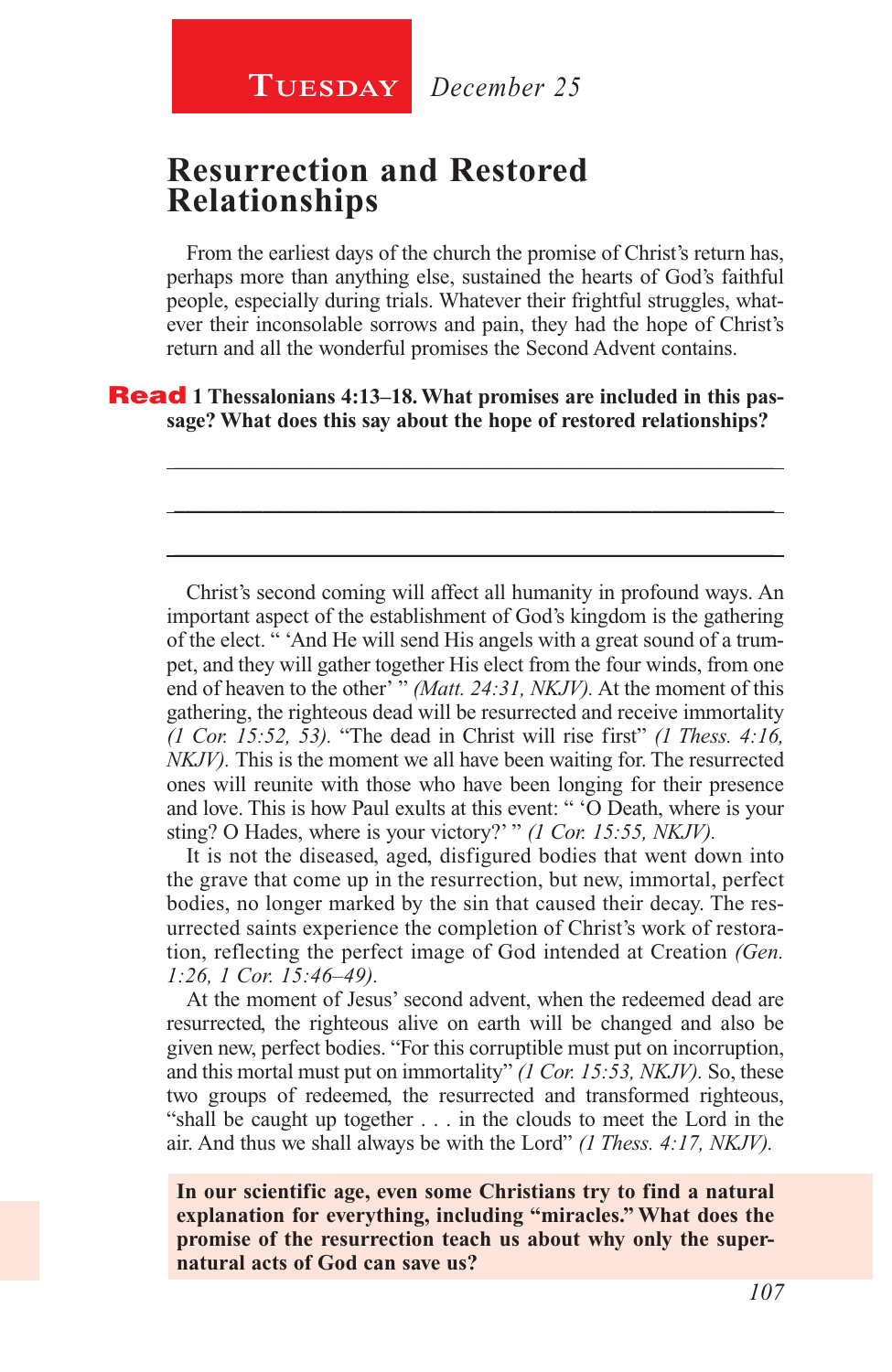**WEDNESDAY** December 26

## **A New Earth for the Redeemed**

" 'For behold, I create new heavens and a new earth; and the former shall not be remembered or come to mind' " *(Isa. 65:17, NKJV).* Both Isaiah and John *(Rev. 21:1)* saw in vision the promised new earth.

\_\_\_\_\_\_\_\_\_\_\_\_\_\_\_\_\_\_\_\_\_\_\_\_\_\_\_\_\_\_\_\_\_\_\_\_\_\_\_\_\_\_\_\_\_\_\_\_\_\_\_\_\_\_

\_\_\_\_\_\_\_\_\_\_\_\_\_\_\_\_\_\_\_\_\_\_\_\_\_\_\_\_\_\_\_\_\_\_\_\_\_\_\_\_\_\_\_\_\_\_\_\_\_\_\_\_\_\_

\_\_\_\_\_\_\_\_\_\_\_\_\_\_\_\_\_\_\_\_\_\_\_\_\_\_\_\_\_\_\_\_\_\_\_\_\_\_\_\_\_\_\_\_\_\_\_\_\_\_\_\_\_\_

\_\_\_\_\_\_\_\_\_\_\_\_\_\_\_\_\_\_\_\_\_\_\_\_\_\_\_\_\_\_\_\_\_\_\_\_\_\_\_\_\_\_\_\_\_\_\_\_\_\_\_\_\_\_

Consider **John's description of the fabulous city of the redeemed, the New Jerusalem, in Revelation 21:2, 9–27. What do these verses imply about the unity and harmony that will exist in this city?**

## Read **Revelation 22:1–5. The river of life that flows from the throne of God with the tree of life that spans it are two other important features of the new city. What will be their purpose on the new earth?**

The tree of life, which Adam lost access to through his transgression *(Gen. 3:22–24),* will be restored by Christ in the New Jerusalem. Access to this tree is one of the promises to those who overcome *(Rev. 2:7).* Its bearing twelve kinds of fruit, a new kind each month *(Rev. 22:2)*, might possibly suggest a reason that in the new earth " 'from one New Moon to another, and from one Sabbath to another, all flesh shall come to worship before Me, says the Lord' "*(Isa. 66:23, NKJV)*. The reference to the "healing of the nations" also underscores God's intent to remove all barriers between people and to restore humanity to its original purpose: to restore all people, tribes, and nations into one undivided family, living in harmony and peace, united to give glory to God.

" 'The healing of the nations' refers figuratively to the removal of all national and linguistic barriers and separation. . . . The leaves of the tree of life heal the breaches between nations. The nations are no longer 'gentiles' but are united into one family as the true people of God *([compare] Rev. 21:24–26).* What Micah anticipated centuries earlier is now being fulfilled: 'Nation will not lift up sword against nation, and never again will they train for war. Each of them will sit under his vine and under his fig tree, with no one to make them afraid' *(Mic. 4:3–4; [compare] Isa. 2:4).* There on the banks of the river of life the redeemed will 'invite his neighbor to sit' *(Zech. [3:]10)* with him under the tree of life. The curing quality of the leaves of the tree will heal all wounds—racial, ethnic, tribal, or linguistic—that have torn and divided humanity for ages."—Ranko Stefanovic, *Revelation of Jesus Christ: Commentary on the Book of Revelation*, p. 593.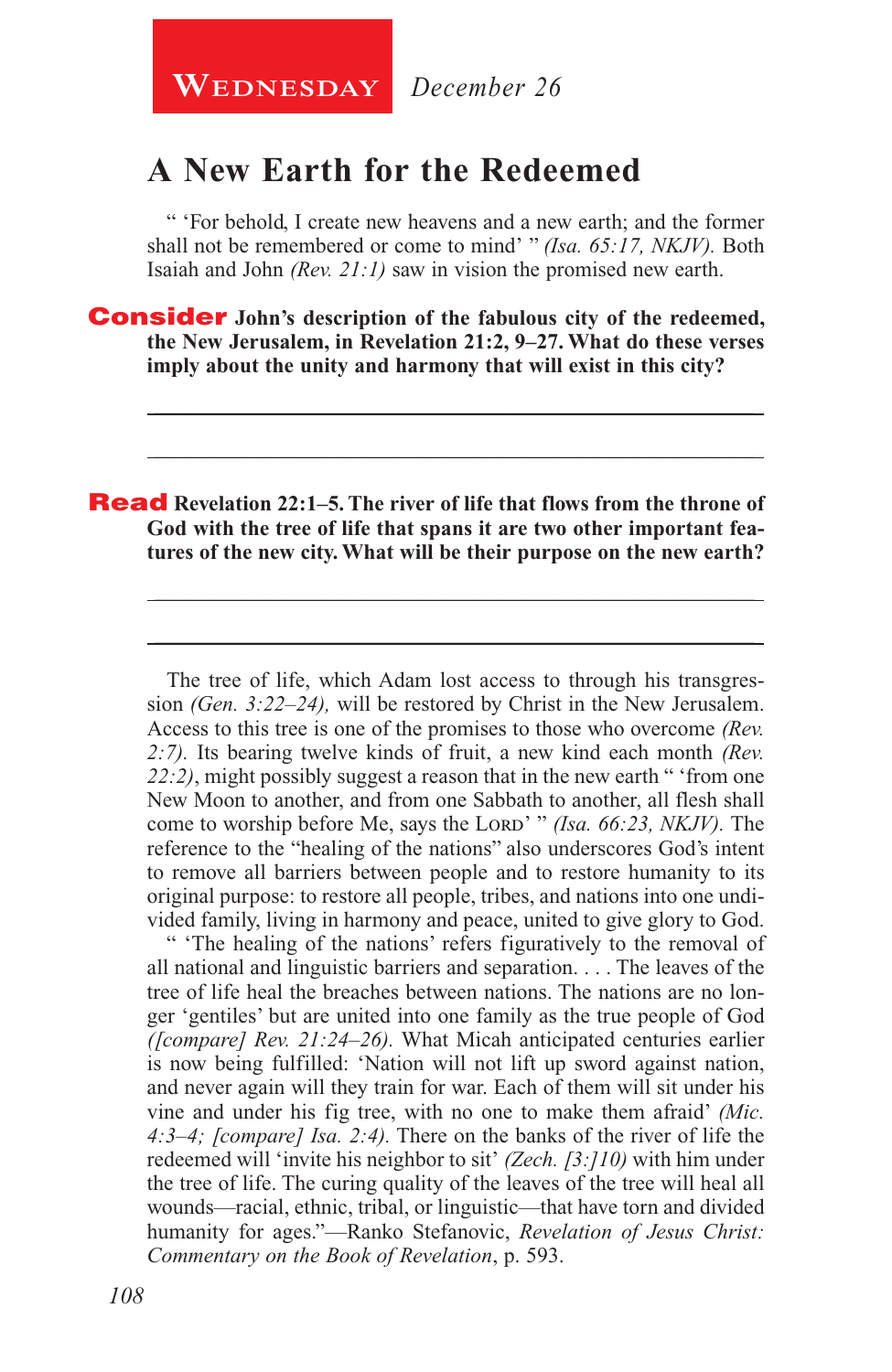## **Life on the New Earth**

Read **Isaiah 35:4–10 and 65:21–25. How different will life then be from what we experience now?** 

\_\_\_\_\_\_\_\_\_\_\_\_\_\_\_\_\_\_\_\_\_\_\_\_\_\_\_\_\_\_\_\_\_\_\_\_\_\_\_\_\_\_\_\_\_\_\_\_\_\_\_\_\_\_

\_\_\_\_\_\_\_\_\_\_\_\_\_\_\_\_\_\_\_\_\_\_\_\_\_\_\_\_\_\_\_\_\_\_\_\_\_\_\_\_\_\_\_\_\_\_\_\_\_\_\_\_\_\_

\_\_\_\_\_\_\_\_\_\_\_\_\_\_\_\_\_\_\_\_\_\_\_\_\_\_\_\_\_\_\_\_\_\_\_\_\_\_\_\_\_\_\_\_\_\_\_\_\_\_\_\_\_\_

Several times in the book of Isaiah we read of something new: "new things" *(42:9, 48:6),* "a new song" *(42:10),* "a new thing" *(43:19),* "a new name" *(62:2).* What is new in chapter 65 is a new order of things. There is peace and harmony among all God's creatures. The covenant curses on the land for disobedience and rebellion *(see Lev. 26:14–17, Deut. 28:30)*  will be canceled forever, because sin is no more. Instead, there will be abundance of blessings, houses to live in, and food to enjoy.

What will life be like in such a beautiful place? Some people wonder if we will be able to recognize our friends and family, after our bodies receive immortality and are fully restored into God's image. After Christ's resurrection, His disciples were able to recognize Him. Mary recognized His voice *(John 20:11–16).* Thomas recognized Jesus' physical appearance *(John 20:27, 28).* The two disciples of Emmaus recognized His mannerisms at the dinner table *(Luke 24:30, 31, 35).* So, if our bodies are to be similar to Jesus' resurrected body, we certainly will be able to recognize each other, and we can look forward to an eternity of restored relationships. We safely can assume that we will continue our relationships with those we know and love and who are there with us.

"There the redeemed shall know, even as also they are known. The loves and sympathies which God Himself has planted in the soul shall there find truest and sweetest exercise. The pure communion with holy beings, the harmonious social life with the blessed angels and with the faithful ones of all ages who have washed their robes and made them white in the blood of the Lamb, the sacred ties that bind together 'the whole family in heaven and earth' *(Ephesians 3:15)*—these help to constitute the happiness of the redeemed."—Ellen G. White, *The Great Controversy*, p. 677.

**"Therefore we do not lose heart. . . . For our light affliction, which is but for a moment, is working for us a far more exceeding and eternal weight of glory, while we do not look at the things which are seen, but at the things which are not seen. For the things which are seen are temporary, but the things which are not seen are eternal"** *(2 Cor. 4:16–18, NKJV).* **How can we in a world that's so temporal, so fleeting, learn to reach out and grasp the unseen and eternal?**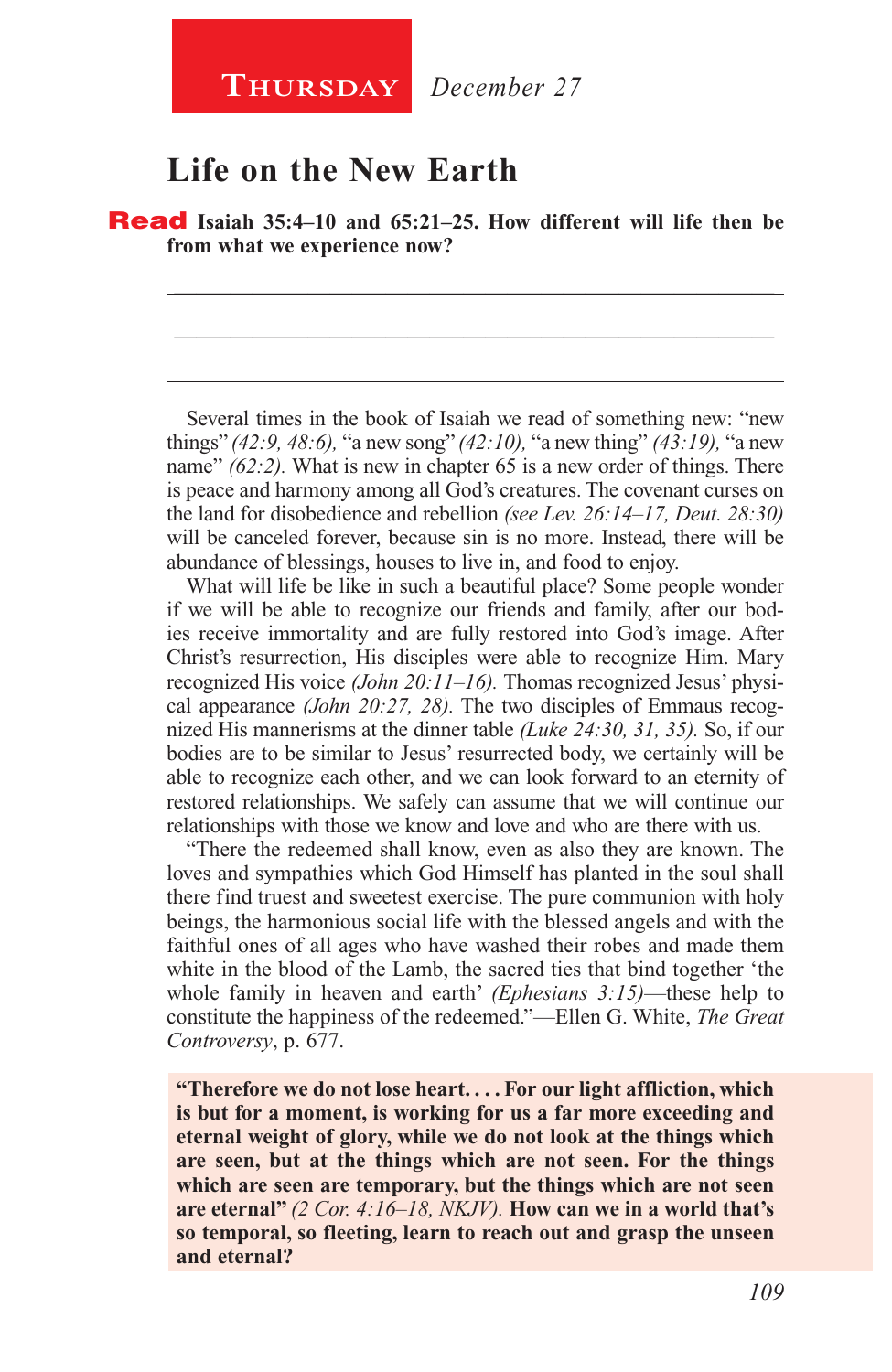**Further Thought:** Ellen G. White, "'Behold, I Come Quickly,'" pp. 355–359, in *Counsels for the Church*. Read the articles "Resurrection," pp. 1082–1084, and "Heaven and New Earth," pp. 863, 864, in *The Ellen G. White Encyclopedia*.

"The resurrection and ascension of our Lord is a sure evidence of the triumph of the saints of God over death and the grave, and a pledge that heaven is open to those who wash their robes of character and make them white in the blood of the Lamb. Jesus ascended to the Father as a representative of the human race, and God will bring those who reflect His image to behold and share with Him His glory.

"There are homes for the pilgrims of earth. There are robes for the righteous, with crowns of glory and palms of victory. All that has perplexed us in the providences of God will in the world to come be made plain. The things hard to be understood will then find explanation. The mysteries of grace will unfold before us. Where our finite minds discovered only confusion and broken promises, we shall see the most perfect and beautiful harmony. We shall know that infinite love ordered the experiences that seemed most trying. As we realize the tender care of Him who makes all things work together for our good, we shall rejoice with joy unspeakable and full of glory."—Ellen G. White, *Counsels for the Church*, p. 358.

## Discussion Question:

**Though other Christians (but not all) believe in the literal second coming of Jesus, what is unique about the Adventist hope in the second coming of Christ?**

 **Two fish were swimming when one said to the other, "How's the water?"** 

**The other fish answered: "What's water?"** 

**The point is that we can get so used to things that we don't realize just how prevalent they are. For instance, how can we, as beings born in sin, filled with sin, and living in a sinful world, really get a good grasp on what a wonderful new existence we will have in the new heavens and new earth? Why, whatever the limitations, should we still try to envision what it will be like?**

 **There's no question that, whatever our existence will be like in the new earth, we will live in unity with everyone. What can we do, right now, to help prepare ourselves for when that happens?**

**Summary:** The Bible speaks confidently of the time this earth will be recreated and the ravages of sin erased forever. At last humanity will be restored to its original purpose, and all people will live in harmony. Our current spiritual oneness in Christ, though not now fully realized, will then be a living and eternal reality.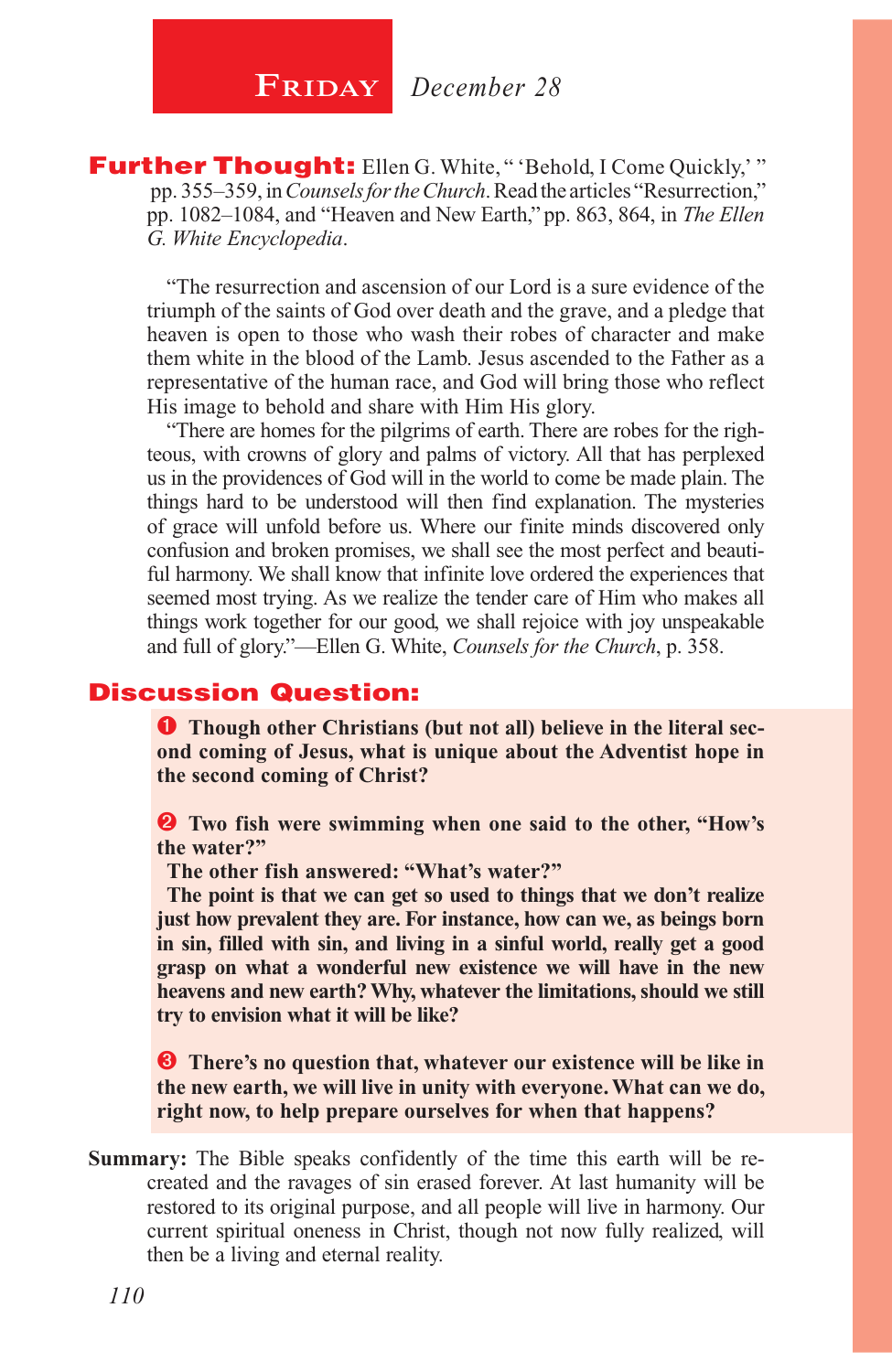# INSIDEStory

## My Bucket List

*By* Bob Stuart

The doctor looked me straight in the eye.

"You have inoperable prostate cancer," he said. "You have 18 months to live." Back at home, my family and I sat down to compile a bucket list of things to accomplish in my last 18 months. One of my four sons said he wanted to go on a cross-country bike ride with me. Another son spoke of running a half marathon in Seattle. My daughter wanted to cut a music CD together.

Then I thought to myself, *What do I want to do?* The answer was easy. I wanted to do more to share the gospel. I decided to bring at least one person to church every month.

My first chance to extend an invitation came two days later when someone asked me, "Bob, how's your cancer?"

I told her about my bucket list and my plan to invite people to church. "Would you be willing to help me fulfill my bucket list by coming to church next Sabbath?" I said.

The woman looked at me with compassion. She saw this as a last wish. "Of course, I'll come," she said.

I have 2,200 clients a year, so I have a golden opportunity when they inquire about my health. It's so easy to invite them to church.

At least two people—a married couple—have been baptized, and their eldest daughter will be baptized in a few weeks. Today, the wife leads a children's Sabbath School class and is bringing other people to church.

"I'll keep your gift going," she told me. "I've got kids and their parents coming to church."

Anyone can have a bucket list. It might be 20 years or more before you die, but you can start fulfilling that bucket list today by inviting someone to church every month. Imagine how quickly the Seventh-day Adventist Church would grow if each of the church's 20 million members brought in just one person a year. Conceivably our church membership could double in just 12 months.

Twenty-seven months have passed since the doctor gave me 18 months to



live. I have invited many people to church, and about half have come.

The bucket list has become a lot of fun. It's wonderful to hear people say, "Yes, I will commit to visiting your church." But the most gratifying moment of all is when they actually come. They hug you and sit with you in church. They become part of your family.

Bob Stuart*, 68, is a serial entrepreneur based in College Place, Washington.*